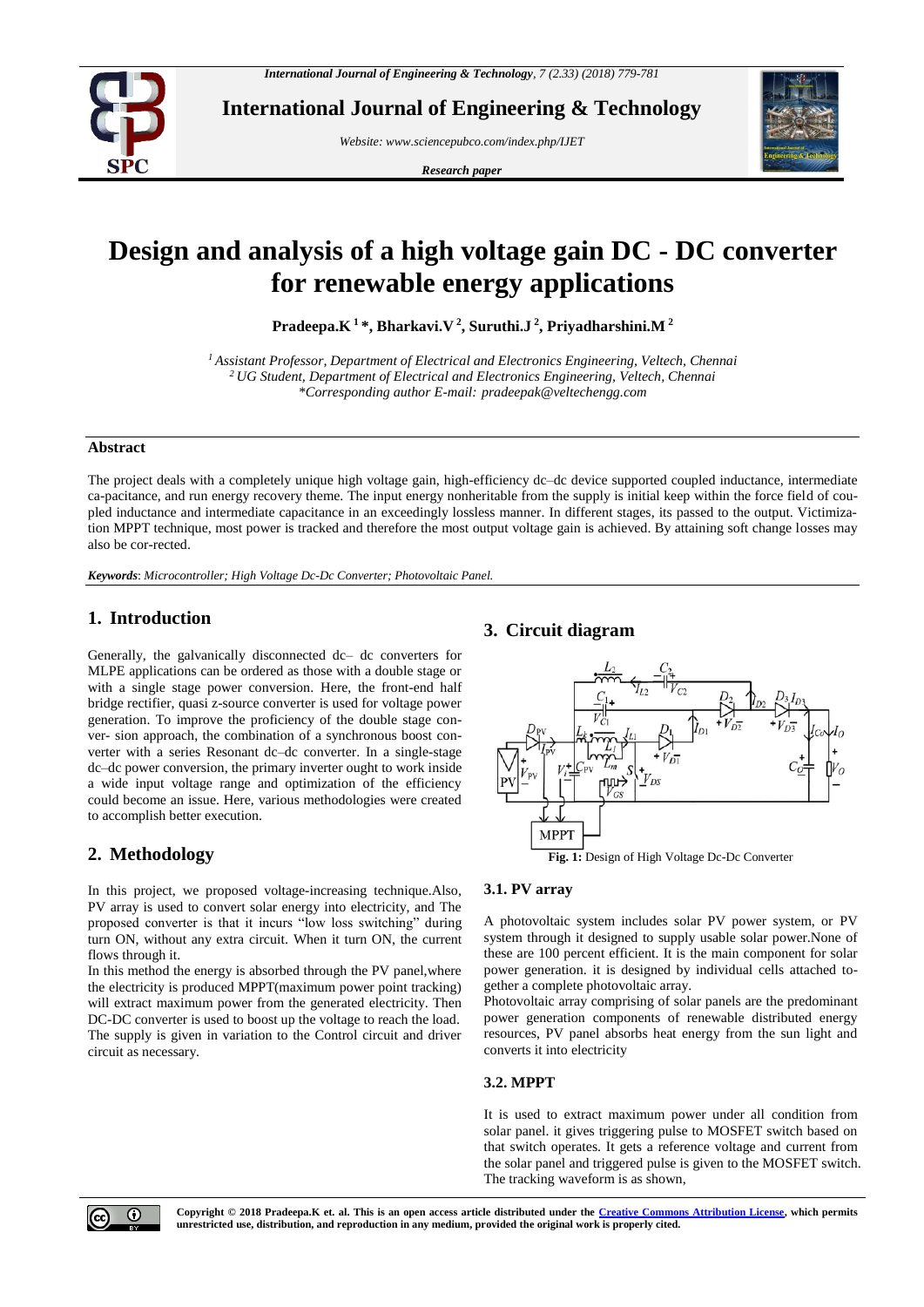

**Fig. 2:** MPPT Tracking Waveform.

# **4. High gain DC to DC converter**

In proposed system DC-DC converter is used for low loss switching. As the system designed by passive clamp circuit, leakage energy is reduced. it is mainly used to boost up the energy obtained from the solar panel, coupled inductor gives gain expression to boost up the voltage.

#### **4.1. Block diagram**



**Fig. 3:** Block Diagram High Voltage DC-DC Converter for Photovoltaic Applications.

#### **4.2. Simulation**



**Fig. 4:** Simulation Diagram.

## **5. PIC micro controller**

PIC microcontroller is used to obtain the gate signal.PIC 16F887 was used to generate Sine Wave gate signals. Both have 40 pins with different functions.





Two PICs were programmed in order to drive switches for Modified Sine Wave and Sine Wave inverter. Program MPLAB was used to write the PICs codes.

## **6. Simulation part**

#### **6.1. Simulation input**



**Fig. 6:** Input Voltage Supply.

#### **6.2. Simulation output**



**Fig. 7:** Output Voltage Supply.

## **7. Conclusion**

This paper has presented a galvanically detached high advance up dc-dc converter for the photovoltaic applications..Moreover,the proposed topology achieves high efficiency and high output voltage gain.less number of switches are used.The multimode operation of the proposed converter was described along with steady